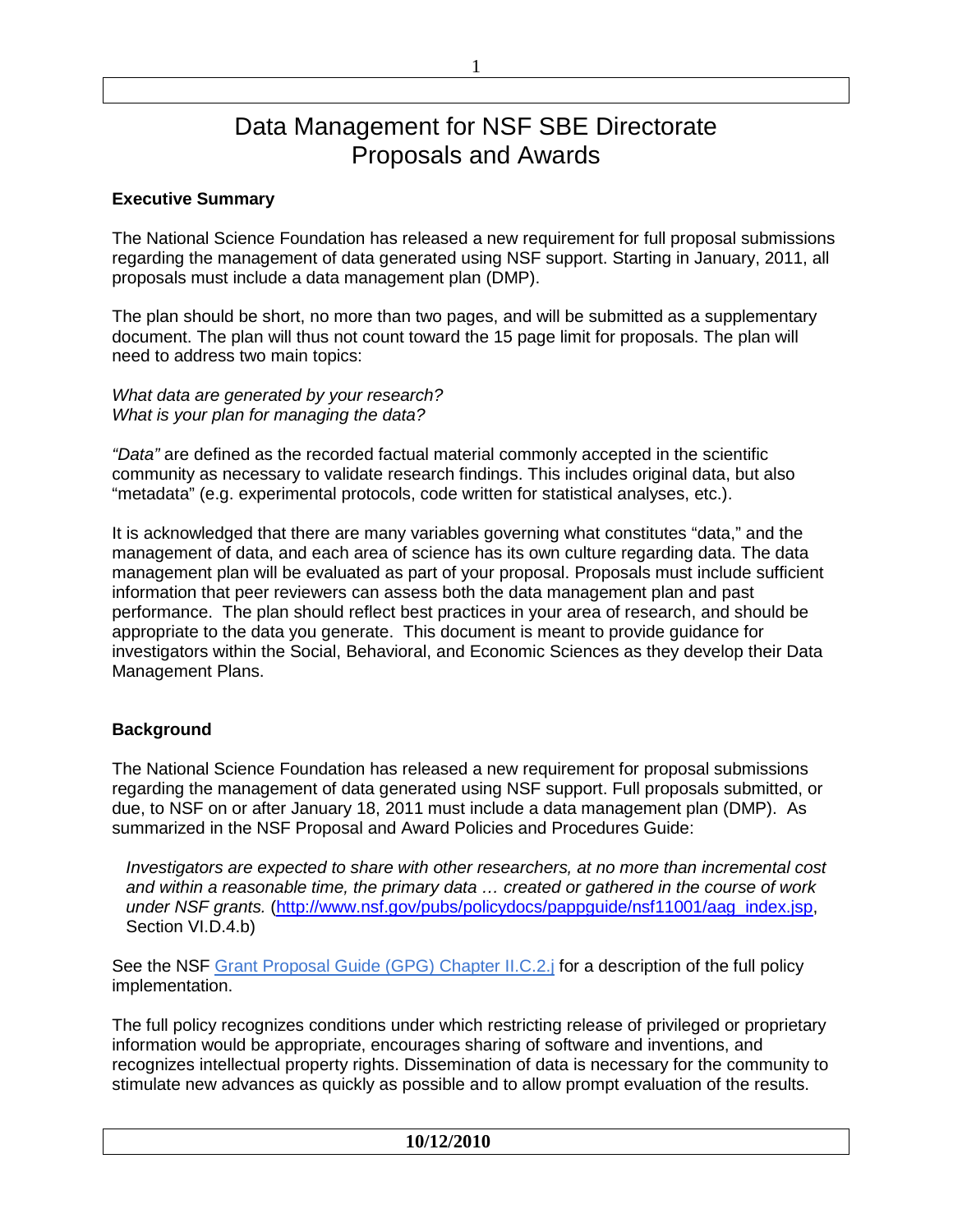# **The Requirement: Include a Data Management Plan in Proposals**

An appropriate data management plan is required as a supplementary document (maximum of two pages) for all full research proposals submitted. This plan is to be included in the Supplementary Documents section of the proposal and is not part of the 15-page limit for the Project Description. The NSF will not accept any full proposal submitted, or due, to NSF on or after January 18, 2011, that is lacking a DMP. Proposals submitted on or after January 18, 2011 for competitions with a target date prior to January 18, 2011 will require a DMP. Even if no data are to be produced, e.g. the research is purely theoretical or is in support of a workshop, a DMP is required. In this case, the DMP can simply state that no data will be produced.

The plan should describe how the PIs will manage and disseminate data generated by the project. The DMP will be considered by NSF and its reviewers during the proposal review process. Strategies and eventual compliance with the proposed DMP will be evaluated not only by proposal peer review but also through project monitoring by NSF program officers, by Committees of Visitors, and by the National Science Board.

NSF is aware of the need to provide flexibility in assessment of data management plans. In developing a plan, researchers may want to consult with university officials as many universities have explicit data management policies. Some professional organizations also have recommended data management practices (e.g. The American Economic Association at [http://www.aeaweb.org/aer/data.php\)](http://www.aeaweb.org/aer/data.php). A useful resource on preparing a data management plan can be found at ICPSR at [http://www.icpsr.umich.edu/icpsrweb/ICPSR/dmp/index.jsp,](http://www.icpsr.umich.edu/icpsrweb/ICPSR/dmp/index.jsp) including some very useful examples. Additionally, organizations that offer to store data may also focus on specific types of data. For instance, Open Context [\(http://opencontext.org/\)](http://opencontext.org/) and the Digital Archaeological Record [\(http://www.tdar.org/\)](http://www.tdar.org/) provide data storage services for the archaeological community. NSF does not endorse the use of any specific repository.

## **Contents of the Data Management Plan**

The DMP should clearly articulate how "sharing of primary data" is to be implemented. It should outline the rights and obligations of all parties as to their roles and responsibilities in the management and retention of research data. It should also consider changes to roles and responsibilities that will occur should a principal investigator or co-PI leave the institution or project. Any costs should be explained in the Budget Justification pages. Specific components are listed below.

*Expected data.* The DMP should describe the types of data, samples, physical collections, software, curriculum materials, or other materials to be produced in the course of the project. It should then describe the expected types of data to be retained.

The Federal government defines 'data' in OMB Circular A-110 as:

Research data is defined as the recorded factual material commonly accepted in the scientific community as necessary to validate research findings, but not any of the following: preliminary analyses, drafts of scientific papers, plans for future research, peer reviews, or communications with colleagues. This "recorded" material excludes physical objects (e.g., laboratory samples). Research data also do not include: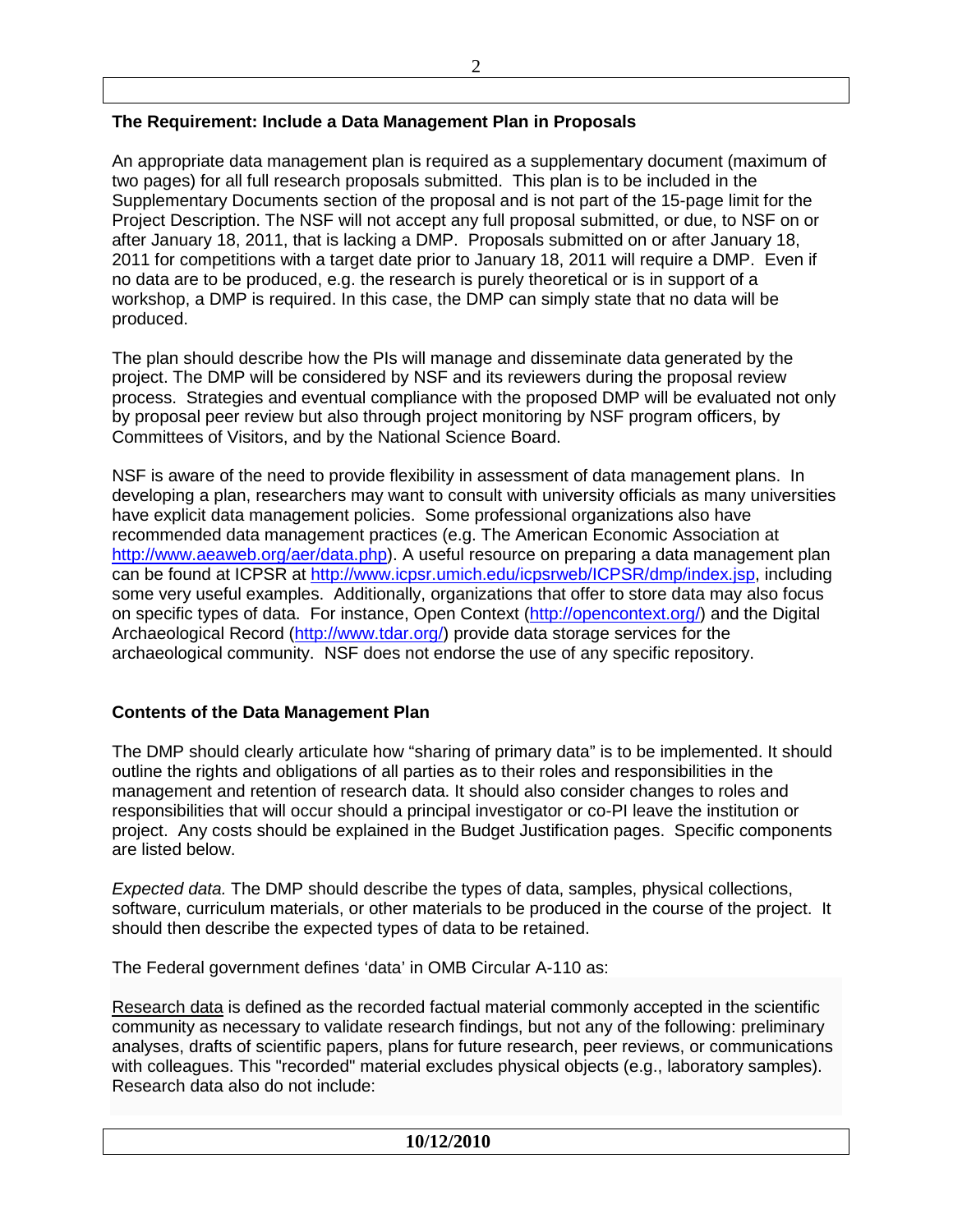- (A) Trade secrets, commercial information, materials necessary to be held confidential by a researcher until they are published, or similar information which is protected under law; and
- (B) Personnel and medical information and similar information the disclosure of which would constitute a clearly unwarranted invasion of personal privacy, such as information that could be used to identify a particular person in a research study.

PIs should use the opportunity of the DMP to give thought to matters such as:

- The types of data that their project might generate and eventually share with others, and under what conditions
- How data are to be managed and maintained until they are shared with others
- Factors that might impinge on their ability to manage data, e.g. legal and ethical restrictions on access to non-aggregated data
- The lowest level of aggregated data that PIs might share with others in the scientific community, given that community's norms on data
- The mechanism for sharing data and/or making them accessible to others
- Other types of information that should be maintained and shared regarding data, e.g. the way it was generated, analytical and procedural information, and the metadata

*Period of data retention.* SBE is committed to timely and rapid data distribution. However, it recognizes that types of data can vary widely and that acceptable norms also vary by scientific discipline. It is strongly committed, however, to the underlying principle of timely access, and applicants should address how this will be met in their DMP statement.

*Data formats and dissemination.* The DMP should describe data formats, media, and dissemination approaches that will be used to make data and metadata available to others. Policies for public access and sharing should be described, including provisions for appropriate protection of privacy, confidentiality, security, intellectual property, or other rights or requirements. Research centers and major partnerships with industry or other user communities must also address how data are to be shared and managed with partners, center members, and other major stakeholders.

*Data storage and preservation of access.* The DMP should describe physical and cyber resources and facilities that will be used for the effective preservation and storage of research data. These can include third party facilities and repositories.

*Additional possible data management requirements.* More stringent data management requirements may be specified in particular NSF solicitations or result from local policies and best practices at the PI's home institution. Additional requirements will be specified in the program solicitation and award conditions. Principal Investigators to be supported by such programs must discuss how they will meet these additional requirements in their Data Management Plans.